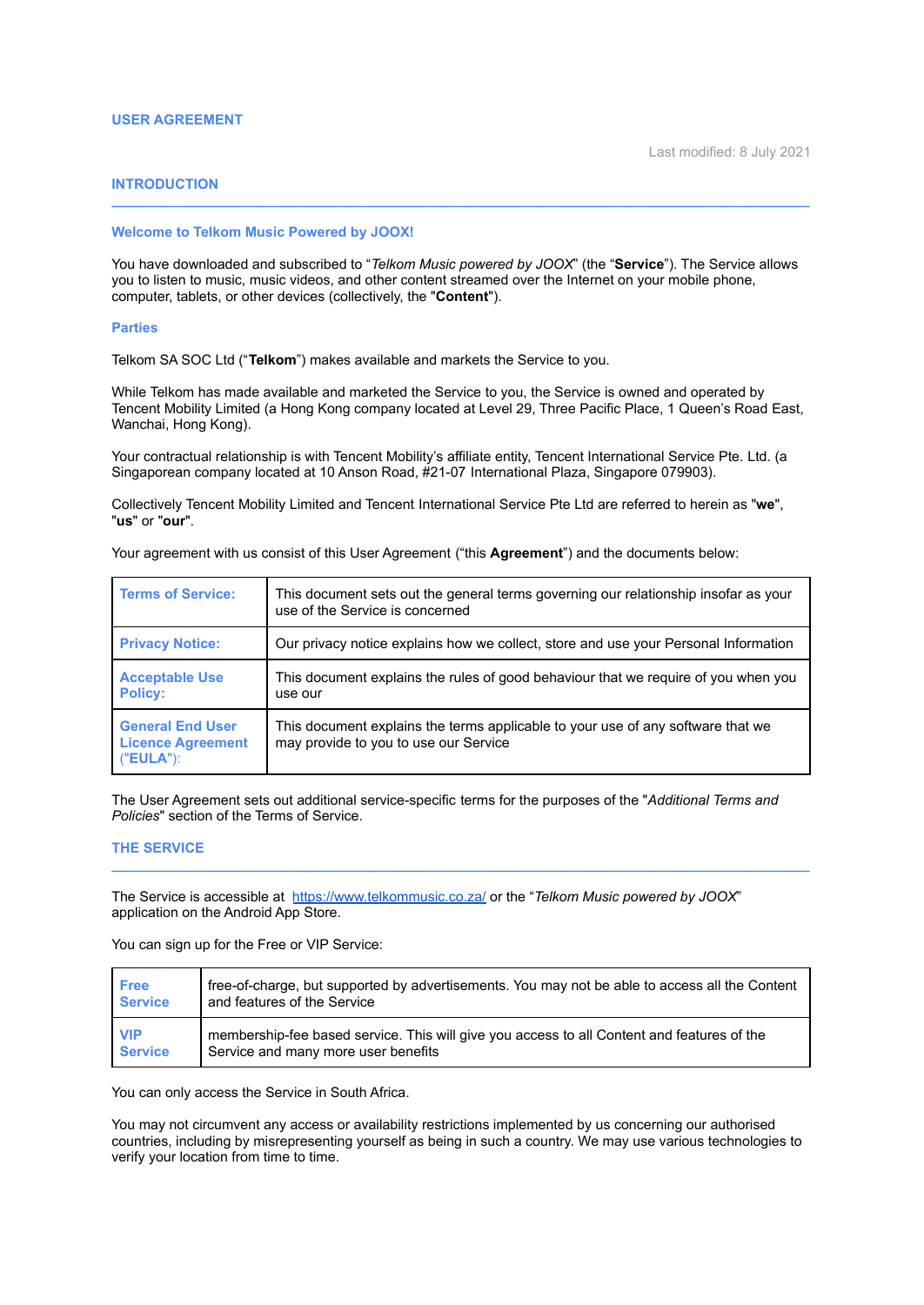Other third party platform terms may apply to your use of the Service if such third party platform accounts are linked to your Service Account.

# **YOUR USE OF THE SERVICE**

### **The Service is for your personal and non-commercial use only. You may not use the Service for business purposes or public performances.**

**\_\_\_\_\_\_\_\_\_\_\_\_\_\_\_\_\_\_\_\_\_\_\_\_\_\_\_\_\_\_\_\_\_\_\_\_\_\_\_\_\_\_\_\_\_\_\_\_\_\_\_\_\_\_\_\_\_\_\_\_\_\_\_\_\_\_\_\_\_\_\_\_\_\_\_\_\_\_\_\_\_\_\_\_\_\_\_\_\_\_**

We may update or change the Service at any time, either at no cost or subject to additional fees, at our sole discretion. Such changes or updates may include other functionalities or limitations on your use of the Service. Where reasonably practicable, we will provide notice to you of such updates or changes in-app.

At any time and at our sole discretion, we may place limits on the number or types of devices you may use to access the Service. We may record the unique device identifier numbers of your devices to enforce such limits.

Should you experience any issues with your device and its compatibility with the Service, you should lodge a query with the device manufacturer or retailer that sold the device to you. We do not take responsibility or otherwise warrant the performance of your device/s, including the continued compatibility of your device/s with the Service.

### **The Content**

We grant you a limited, personal, non-exclusive, non-transferable and revocable licence to access the Content within the authorised country where the Service is registered ("**Licence**").

We may use various technologies to verify your location from time to time per our **Privacy Notice.**

### **There may be times that, eue to content licensing and other rights restrictions with third-party providers, we may be unable to offer certain Content to you if:**

- **● you are not a VIP Service member;**
- **● you are located in specific locations around the world; or**
- **● we otherwise do not have the right to do so.**

If you are a VIP Service member, you may download one copy of certain Content (as made available by us to you for downloading within the Service) to each of the devices that we permit you to use for accessing the Service. Such downloaded Content will be:

- playable only within the Service and not within any other third party services or software;
- no longer playable following cancellation or expiration of your VIP Service membership with us, unless as expressly otherwise authorised by us;
- not shareable with any other person, whether with other users via the Message Function (if available in your territory) or otherwise (please see the "*UGC Function and Message Function*" below for details).

The Content may be subject to:

- digital rights management restrictions (including, for any downloaded Content, the rules set out in the paragraph immediately above); and/or
- other restrictions as implemented by us from time to time (e.g. Content bit rates).

Any Content accessed (whether streamed, downloaded, or otherwise) by you is subject to the Licence. You will at no time have or acquire any ownership right in any Content. We may add, make available or withdraw Content at any time at our sole discretion.

## **Acceptable Use of the Service and the Content**

Your use of the Service and the Content is governed by the **Acceptable Use Policy**, and other applicable provisions of this Agreement.

## You **may not**:

- $\overline{\bullet}$  use the Service to download or reproduce any copyrighted materials;
- copy, store, edit, change, prepare any derivative work of, or alter in any way any of the Content available within the Service (including altering any proprietary or legal notices within the Content or the Service);
- make the Service available over any network where it could be accessed by any third parties (this does not prevent you from sharing Content and other materials with other users via the Message Function see the "*UGC Function and Message Function*" section below);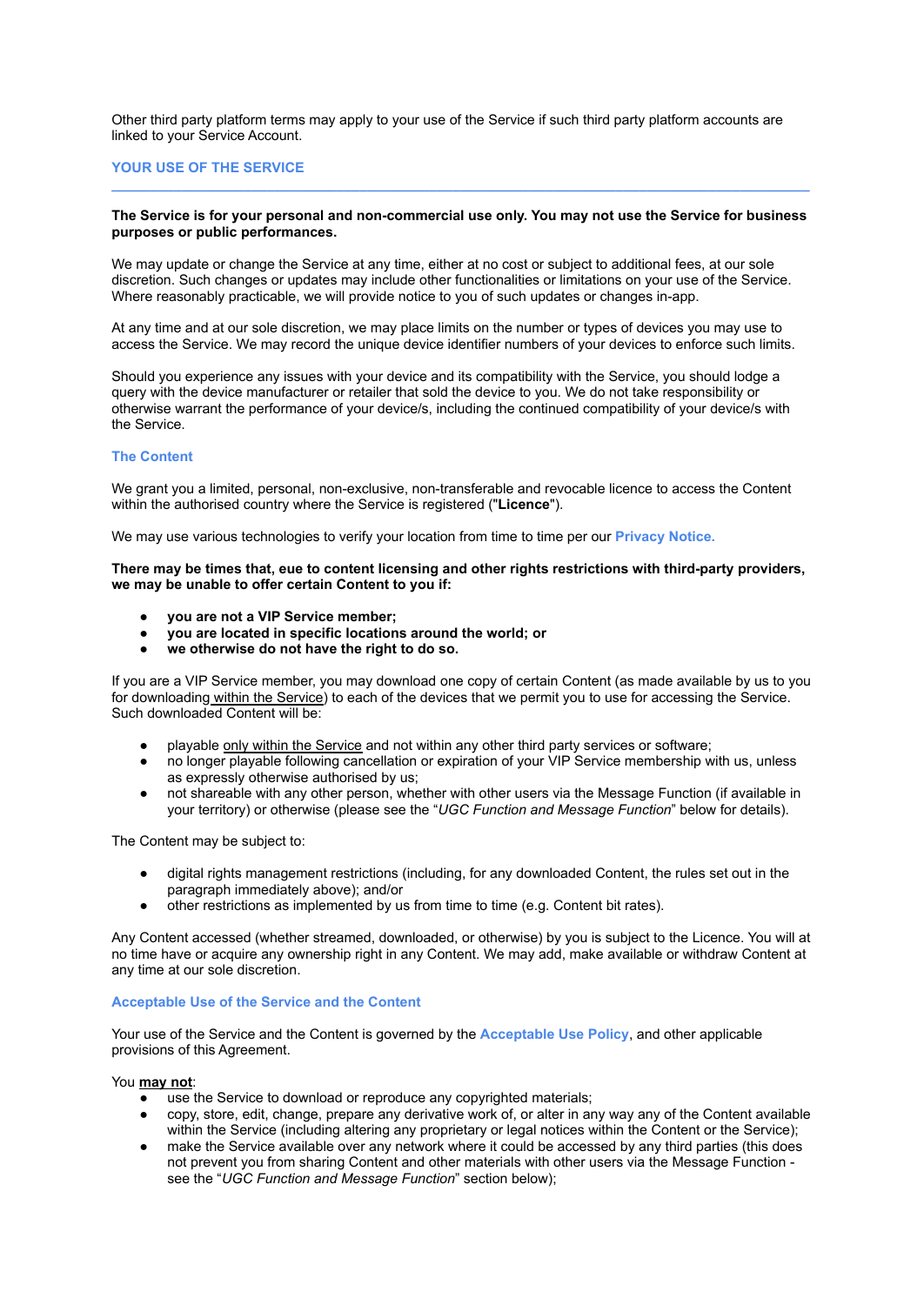- circumvent any technology used by us or our licensors to protect the Content or the Service; or
- rent, lease or sublicense the Service, or otherwise allow any third parties to access the Service via your Service Account.

## **LISTENING TO THE SERVICE IN THE CAR**

You can use the Service from the media system of specific car manufacturers. Please only use your device when allowed by law and when conditions permit it safe to use for your safety. Please configure the Service and playlists before you drive and avoid interacting with your device while the car is in motion.

**\_\_\_\_\_\_\_\_\_\_\_\_\_\_\_\_\_\_\_\_\_\_\_\_\_\_\_\_\_\_\_\_\_\_\_\_\_\_\_\_\_\_\_\_\_\_\_\_\_\_\_\_\_\_\_\_\_\_\_\_\_\_\_\_\_\_\_\_\_\_\_\_\_\_\_\_\_\_\_\_\_\_\_\_\_\_\_\_\_\_**

**\_\_\_\_\_\_\_\_\_\_\_\_\_\_\_\_\_\_\_\_\_\_\_\_\_\_\_\_\_\_\_\_\_\_\_\_\_\_\_\_\_\_\_\_\_\_\_\_\_\_\_\_\_\_\_\_\_\_\_\_\_\_\_\_\_\_\_\_\_\_\_\_\_\_\_\_\_\_\_\_\_\_\_\_\_\_\_\_\_\_**

### **PAYMENTS**

#### **Billing and pricing: General**

You must provide us with valid and current payment information using a payment method that we accept and made available by us (or our third-party payment providers).

Suppose your payment method information is not valid for any reason (whether due to card expiration, insufficient funds, or otherwise). In that case, you will remain responsible for outstanding amounts. Such obligation will survive any expiry or termination of this Agreement.

We may adjust the pricing for any Service features at any time and in any manner from time to time, at our sole discretion. Such adjustment may be due to promotional offers, any change in your location, and/or for any other reason.

Any amount you pay to us regarding membership fees or otherwise is exclusive of applicable taxes, and you agree that we may bill you for any such applicable taxes.

Further information about billing and pricing for the Service is set out within the Service from time to time.

### *To the extent permitted by applicable laws and regulations, any payments from you to us are non-refundable and non-creditable.*

### **Billing and pricing: VIP Service**

Your VIP Service membership's validity is subject to your payment of all applicable membership fees and you fulfilling all relevant eligibility criteria (if any). We may set out further Additional Terms and Policies applying to such payments (including refunds (if any), billing arrangements, and any consequences of failing to make timely payments). You must comply with all such terms concerning your payments to us.

We will bill your membership fee to such a payment method on a forward prepaid basis, based on the membership period that you have selected. Your membership fee will be charged in South African Rand.

We may make available to you automatic, recurring, add-to-bill, or subscription-based payment methods for your VIP Service from time to time. Where you have selected such payment methods, you agree that (subject to applicable laws and regulations):

- such purchases are made by you on an advanced prepaid basis;
- you authorise us to:
	- o save your chosen payment method's information on our systems; and
	- bill your chosen payment method for the relevant time periods as authorised by you;
- if any payment made via your chosen payment method is rejected, denied, not received by us, or returned unpaid for any reason:
	- o we may suspend or terminate our provision of the Service to you until payment is processed correctly; and
	- o you are liable to us for any fees, costs, expenses, or other amounts we incur arising from such rejection, denial, or return (and we may charge you for such amounts); and
	- o unless **you cancel your VIP Service membership before the end of your membership period** (see "*Termination of VIP Service*" below), **we will automatically renew your membership at the end of your membership period. We will then use the most current payment information you have provided to us and at the then-current price**.

We will provide you with further details within the Service regarding how you may update, manage or cancel your membership, payment methods and/or payment information.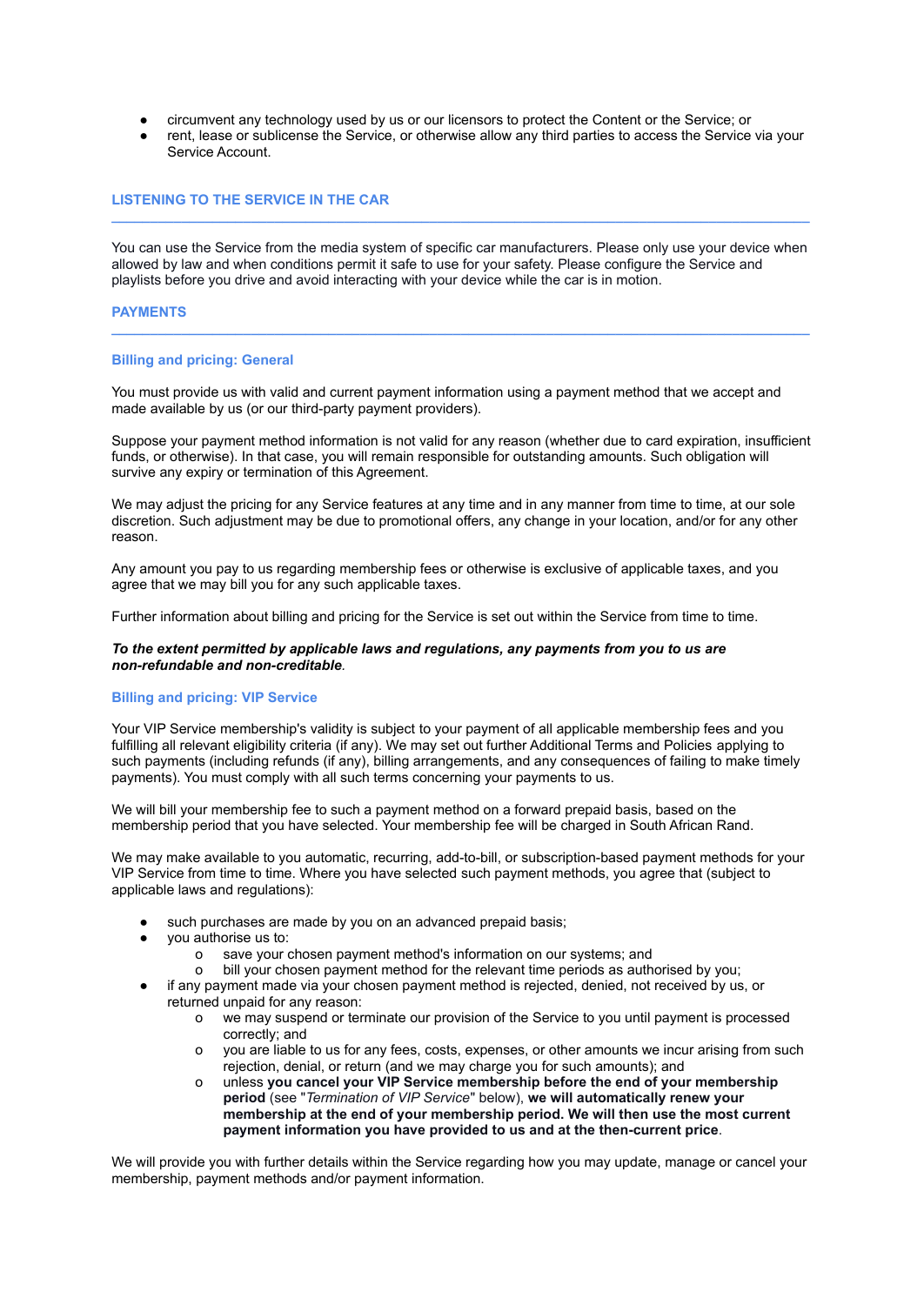We may change or introduce any charges for the Service at any time, following prior notice by publication within the Service. Such revised charges may be due to promotional offers, changing or adding of membership options, any change in your location and/or for any other reason.

Any revised charges will apply immediately following the relevant notice's publication, except that if you are (at the time of such notice) an existing paid-for VIP Service member, such revised charges will apply only after you have subsequently terminated your paid-for VIP Service membership (if applicable).

Any membership fee you pay to us is exclusive of taxes, and you agree that we may bill you for any applicable taxes in addition to your membership fee.

### **Termination of VIP Service**

#### **Your VIP Service membership will continue unless and until either you or we cancel your membership and is subject to your continuing payment of the applicable membership fees.**

Suppose your VIP Service membership included any limited promotional offers at the time of your purchase. In that case, your VIP Service membership will continue without those offers when those offers expire (as notified by us to you).

You may terminate your VIP Service membership by following the instructions provided by us within the Service. Your VIP Service Membership will terminate upon our receipt of your termination notice, provided we received your termination notice at least 24 hours before the end of your then-current membership period. You will then only have a Free Service membership at the end of that period.

## *To the extent permitted by applicable laws, any payments made by you to us are non-refundable, non-transferable, and non-creditable.*

## **Limited free VIP Service membership**

We may provide you with a limited free VIP Service membership if you fulfil specific eligibility criteria, as determined by us at our sole discretion.

Such limited free VIP Service membership may share certain features with, but is not identical to and may not have the same features as, a paid-for VIP Service membership.

Your limited free VIP Service membership will last for a specific time period as specified by us at our sole discretion. We will not renew your limited free VIP Service membership unless you have fulfilled (and/or continue to fulfil) all relevant eligibility criteria.

At the end of your limited free VIP Service membership, your membership will convert into a Free Service membership, unless you have registered for the VIP Service membership, in which case your membership will convert to a VIP Service membership.

## **Limited trial VIP Service membership**

We may offer you a free trial VIP Service membership, as determined by us in our sole discretion from time to time. Such free trial membership will last for one month or such other period as notified by us to you. We reserve the right to determine which users are eligible for such free trial membership.

You may only redeem one free trial membership.

You must provide valid payment information to us in order to enjoy a free trial membership. At the expiry of your free trial membership, it will automatically convert into a VIP Service membership and you will then be subject to the terms (including membership fees) set out in this "VIP Service" section, unless you terminate your free trial membership (prior to its expiry) in accordance with the "*Termination of VIP Service*" section above.

## **INTELLECTUAL PROPERTY AND THIRD PARTY TERMS**

You will comply with all applicable laws, the EULA, and other applicable provisions of this Agreement in your use of the Service and Service software, including without limitation with the "**Our Intellectual Property Rights**" and "**Use of your device by our services**" sections of the **Terms of Service**.

**\_\_\_\_\_\_\_\_\_\_\_\_\_\_\_\_\_\_\_\_\_\_\_\_\_\_\_\_\_\_\_\_\_\_\_\_\_\_\_\_\_\_\_\_\_\_\_\_\_\_\_\_\_\_\_\_\_\_\_\_\_\_\_\_\_\_\_\_\_\_\_\_\_\_\_\_\_\_\_\_\_\_\_\_\_\_\_\_\_\_**

Your use of any Service software and the Content may be subject to third-party terms, which we may notify you of from time to time. Third-party terms may apply to your use of third-party services, components, or Content,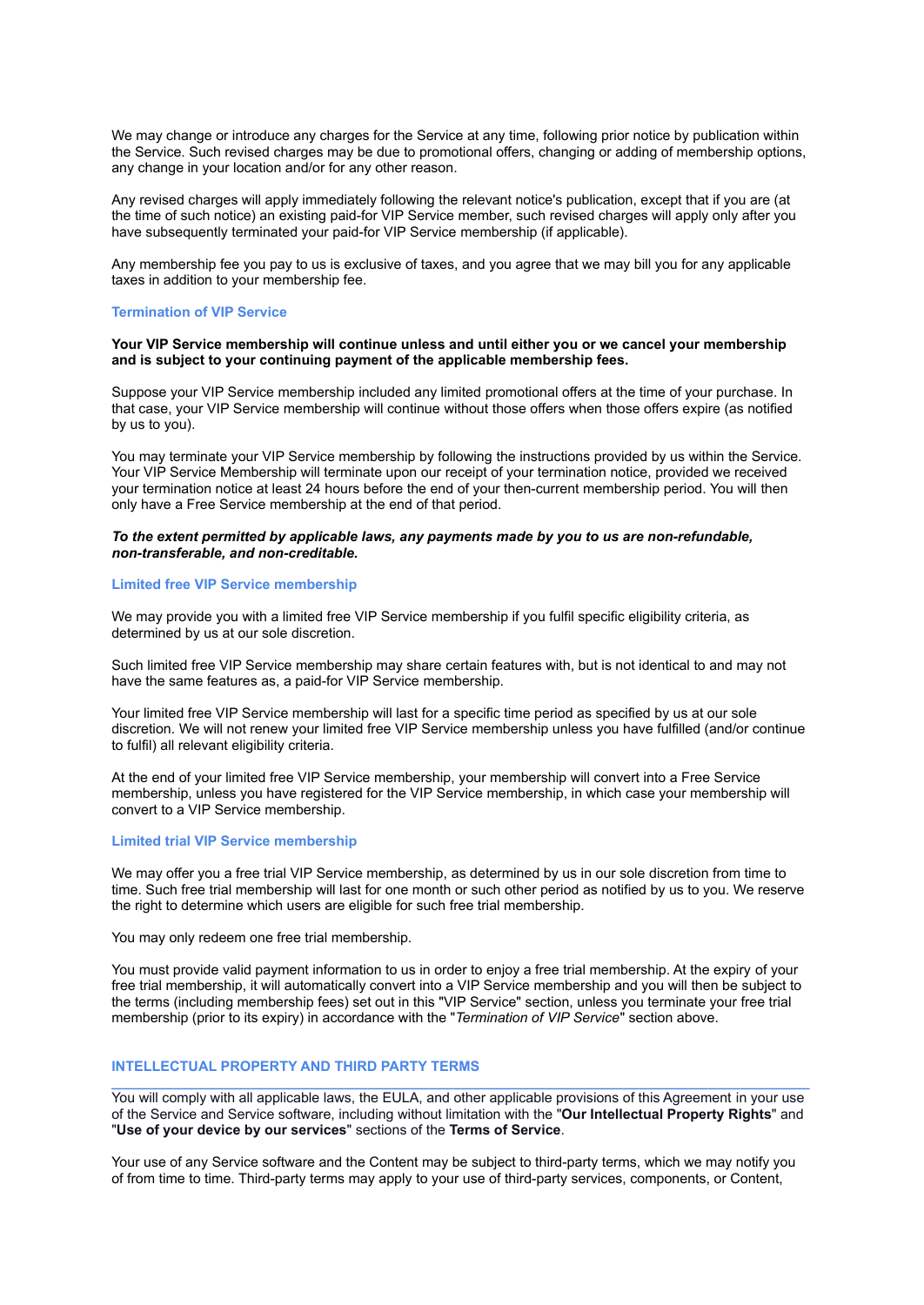including payment methods provided by third parties. You agree to comply with all such third-party terms, as well as the "Third Party Content and Services" section of the Terms of Service and any other applicable provisions of this Agreement.

We may respond to notices of an alleged infringement of rights (including breach of intellectual property rights, defamation, and breach of other civil rights) and other claims and demands. If you have any such infringement-related concerns, please see our Take Down Policy

**\_\_\_\_\_\_\_\_\_\_\_\_\_\_\_\_\_\_\_\_\_\_\_\_\_\_\_\_\_\_\_\_\_\_\_\_\_\_\_\_\_\_\_\_\_\_\_\_\_\_\_\_\_\_\_\_\_\_\_\_\_\_\_\_\_\_\_\_\_\_\_\_\_\_\_\_\_\_\_\_\_\_\_\_\_\_\_\_\_\_**

### **TERM AND TERMINATION**

This Agreement will apply, as between you and Tencent International Service Pte Ltd, until either you or we terminate your access to the Service.

We may suspend or terminate your access to the Service at any time in accordance with the "**Termination**" section of the Terms of Service.

**WARRANTY, DISCLAIMER AND LIABILITY FOR OUR SERVICES**

The terms set out in the "**Warranty and Disclaimer**" and "**Liability for Our Services**" sections of the **Terms of Service** will apply in relation to your use of the Service.

**\_\_\_\_\_\_\_\_\_\_\_\_\_\_\_\_\_\_\_\_\_\_\_\_\_\_\_\_\_\_\_\_\_\_\_\_\_\_\_\_\_\_\_\_\_\_\_\_\_\_\_\_\_\_\_\_\_\_\_\_\_\_\_\_\_\_\_\_\_\_\_\_\_\_\_\_\_\_\_\_\_\_\_\_\_\_\_\_\_\_**

#### **GENERAL**

This Agreement, read with the other documents listed on the first page (ie the Terms of Service, EULA, Privacy Policy and Acceptable Use Policy), is the entire agreement between us in relation to your use of the Service. You agree that you will have no claim against us for any statement which is not explicitly set out in this Agreement.

**\_\_\_\_\_\_\_\_\_\_\_\_\_\_\_\_\_\_\_\_\_\_\_\_\_\_\_\_\_\_\_\_\_\_\_\_\_\_\_\_\_\_\_\_\_\_\_\_\_\_\_\_\_\_\_\_\_\_\_\_\_\_\_\_\_\_\_\_\_\_\_\_\_\_\_\_\_\_\_\_\_\_\_\_\_\_\_\_\_\_**

The terms set out in the "**Governing Law and Dispute Resolution**" section of the Terms of Service will apply in relation to any dispute between you and us in relation to this Agreement.

### **OTHER FUNCTIONS**

As part of the Service, we may offer you the ability to create certain User Generated Content ("**UGC**") either via "*BUZZ*" and "*MOMENTS*" or such other functionality as we may add to the Service from time to time (collectively "**UGC Function**").

**\_\_\_\_\_\_\_\_\_\_\_\_\_\_\_\_\_\_\_\_\_\_\_\_\_\_\_\_\_\_\_\_\_\_\_\_\_\_\_\_\_\_\_\_\_\_\_\_\_\_\_\_\_\_\_\_\_\_\_\_\_\_\_\_\_\_\_\_\_\_\_\_\_\_\_\_\_\_\_\_\_\_\_\_\_\_\_\_\_\_**

The UGC Function may enable you to record content (audio recordings being "**User Recordings**") and submit your User Recordings including lyrics to songs, words, photographs, information, musical works, content, text, images, works of authorship or any other content that you create (collectively "**Your Content**") to the Service either by way of upload, post, link to, publish or display .

Your Content will be subject to the terms set out in the "Your Content" section of the Terms of Service.

**You understand and accept that Your Content is uploaded, posted, displayed or linked to the Service at your direction and under your control and that you are responsible for all consequences flowing therefrom.**

We may also offer a message function ("**Message Function**") to send Your Content including User Recordings, playlists, Content and links to Content, including albums, artists, charts and live broadcasts to other users within the Service. You may also share links to users' public profiles via the Message Function. **The views expressed by users within the Service do not represent our views.**

in the event of any inconsistency between the provisions of this Agreement and other conditions, this User Agreement will prevail.

### **Acceptable use of the UGC Function and Message Function**

If applicable to your package, the UGC Function and Message Function are for your personal and non-commercial use only.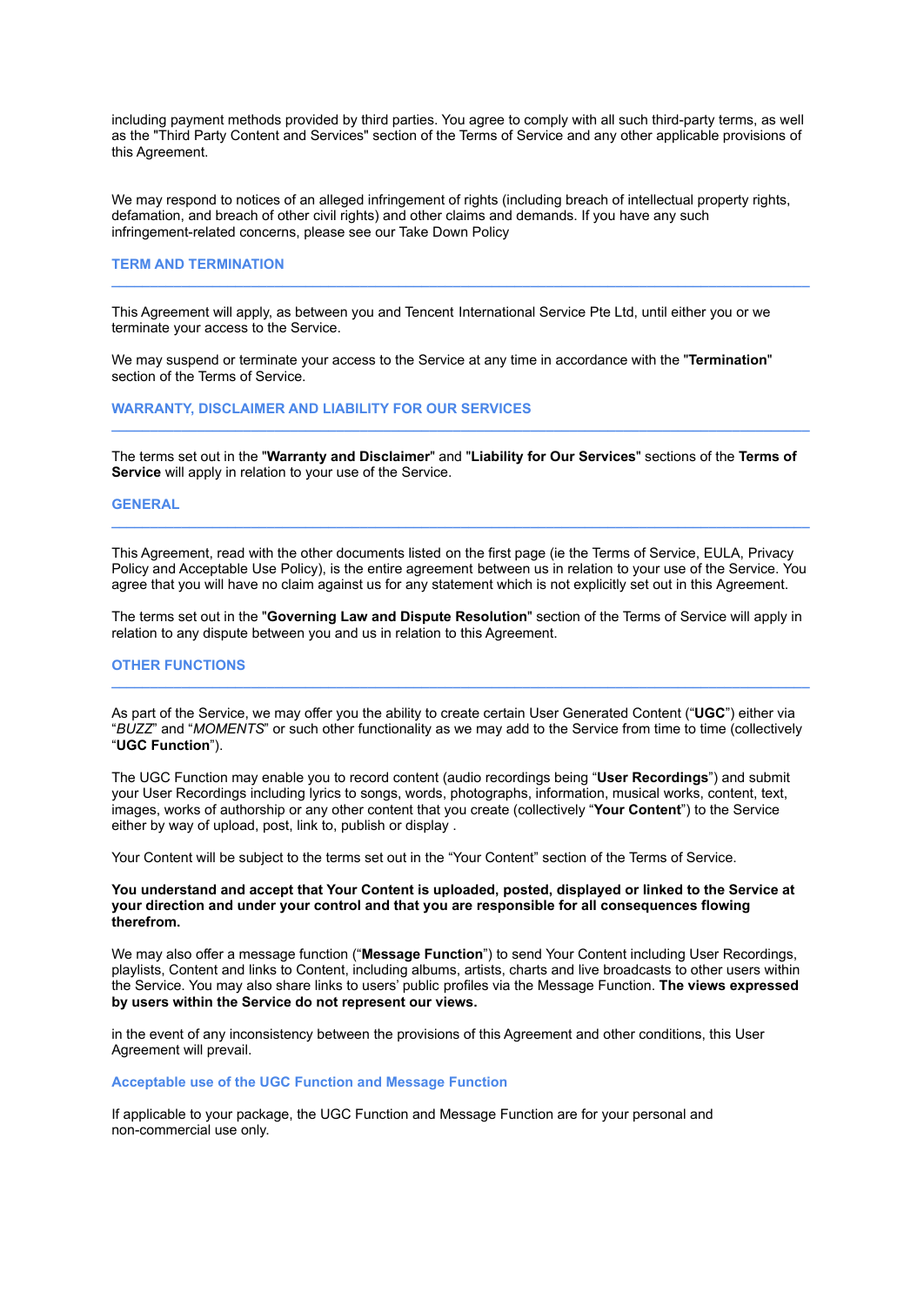Your use of the UGC Function and Message Function is governed by the Acceptable Use Policy and any other applicable provisions of this Agreement. You agree that you will not (except where we otherwise expressly permit you to do so within the Service):

- use the UGC Function and Message Function in a manner that would infringe upon our copyright or other rights or any third party rights:
- subject any copyrighted materials contained in Content or Your Content to derogatory treatment, including without limitation the use of abusive, offensive, obscene or foul language or defamatory statements;
- falsely attribute any copyrighted materials contained in Your Content to the wrong author;
- include Personal Information (as defined in the Privacy Notice) relating to a third person in Your Content or messages without the consent of that person or otherwise breach applicable data protection laws;
- create any Your Content that contains any content which you are not authorised to record or share or in respect of which you are not authorised to grant a licence to us;
- upload, post, link, publish or display to JOOX any Your Content which you are not authorised to upload, post, link, publish or display or in respect of which you are not authorised to grant a licence to us;
- record, upload or share Your Content that includes content which contravenes any provision of this Agreement (and in particular, this "Acceptable Use of the UGC Function and Message Function" sub-section of this Agreement), or any applicable laws; or
- use any of Your Content or any Content for commercial purposes or any other purpose beyond the licence terms of this Agreement,
- each of the above hereafter referred to as " Objectionable Content".

Your Content may not be available and/or accessible in other jurisdictions according to applicable laws and regulations in each jurisdiction.

# **WAIVER OF RIGHTS**

## *By uploading Your Content to the Service, you waive any and all rights of privacy, publicity, or any other rights of a similar nature in connection with any of Your Content, in whole or in part*.

**\_\_\_\_\_\_\_\_\_\_\_\_\_\_\_\_\_\_\_\_\_\_\_\_\_\_\_\_\_\_\_\_\_\_\_\_\_\_\_\_\_\_\_\_\_\_\_\_\_\_\_\_\_\_\_\_\_\_\_\_\_\_\_\_\_\_\_\_\_\_\_\_\_\_\_\_\_\_\_\_\_\_\_\_\_\_\_\_\_\_**

#### **Disclaimer and indemnity for copyright infringement and violations of laws**

To the maximum extent permitted by applicable laws and regulations, in no event will we, our partners, Telkom, or any of our affiliate companies accept liability for any infringement of third party copyright or other rights or the breach of applicable laws arising or resulting from your use of the UGC Function or Message Function or your creation, uploading or sharing of Your Content.

*To the maximum extent permitted by applicable laws and regulations, you agree to indemnify us, our partners,Telkom, and our affiliate companies from and against any loss, damage, debt, cost, expense (including litigation costs and attorneys' fees) arising or resulting from any claim, action or demand in connection with any infringement of third party copyright or other rights or breach of any applicable laws and regulations resulting from your use of the UGC Function or Message Function or your creation, uploading, or sharing of Your Content and will promptly execute all necessary documents and provide all assistance, documents and evidence required by us to defend any such claim, action or demand.*

**\_\_\_\_\_\_\_\_\_\_\_\_\_\_\_\_\_\_\_\_\_\_\_\_\_\_\_\_\_\_\_\_\_\_\_\_\_\_\_\_\_\_\_\_\_\_\_\_\_\_\_\_\_\_\_\_\_\_\_\_\_\_\_\_\_\_\_\_\_\_\_\_\_\_\_\_\_\_\_\_\_\_\_\_\_\_\_\_\_\_**

#### **RIGHT TO REMOVE YOUR CONTENT**

We reserve the right, at any time in our sole discretion, and without notice to you, not to post or publish and to remove, modify or delete Your Content, in whole or in part, and whether or not they contain Objectionable Content.

#### **GRANT OF LICENSE TO YOUR CONTENT**

*You hereby grant us a worldwide, perpetual, unrestricted, assignable, sublicensable, royalty-free licence to host, reproduce, combine with other works, distribute, publicly display, communicate to the public, publicly perform, make available, create derivative works from and otherwise exploit and use all or any part of Your Content as part of the Service and our other services, including after you delete your Account.*

**\_\_\_\_\_\_\_\_\_\_\_\_\_\_\_\_\_\_\_\_\_\_\_\_\_\_\_\_\_\_\_\_\_\_\_\_\_\_\_\_\_\_\_\_\_\_\_\_\_\_\_\_\_\_\_\_\_\_\_\_\_\_\_\_\_\_\_\_\_\_\_\_\_\_\_\_\_\_\_\_\_\_\_\_\_\_\_\_\_\_**

*You affirm, represent, and warrant that you own or have the necessary licences, rights, consents, and permissions, including but not limited to those related to intellectual property rights, to publish Your Content, and to grant us rights in Your Content under this Agreement. You license to the Service all*